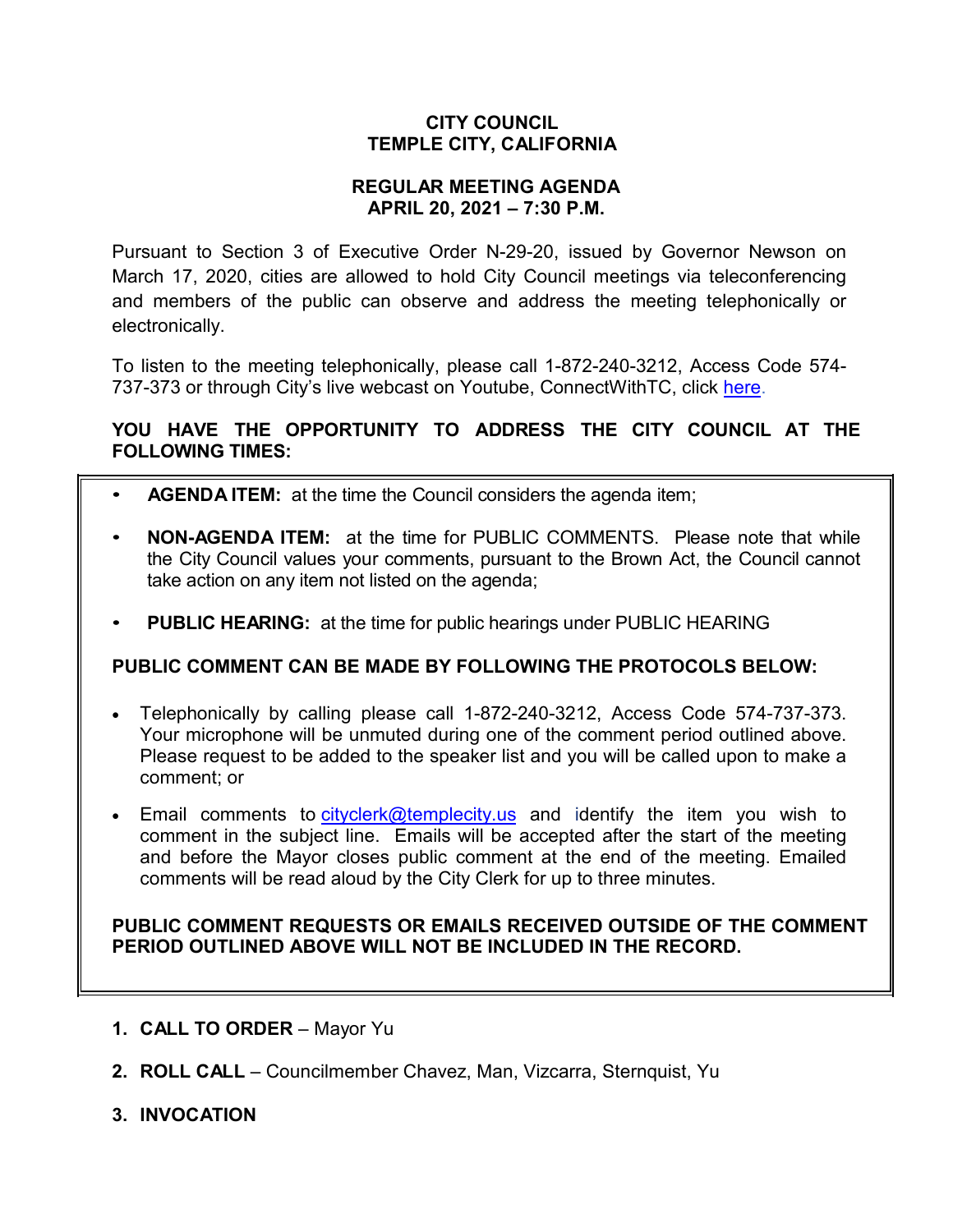# **4. PLEDGE OF ALLEGIANCE**

### **5. CEREMONIAL MATTERS – PRESENTATIONS**

### A. CHAMBER OF COMMERCE QUARTERLY VERBAL UPDATE

### **6. PUBLIC COMMENTS ON ITEMS NOT LISTED ON THE AGENDA**

The City Council will now hear public comments regarding items **not listed** on the agenda. The procedure to address the City Council is highlighted on the first page of this agenda. This section is limited to 30 minutes total.

### **7. CONSENT CALENDAR**

All Consent Calendar items may be approved in a single motion as recommended unless removed for further discussion. If members of the City Council or persons in the audience wish to discuss any matters listed on the Consent Calendar, please address them at this time.

Recommendation: Approve Items A through F per recommendations.

### A. [APPROVAL](https://ca-templecity.civicplus.com/DocumentCenter/View/16136/7A_CCM---2021-04-06) OF MINUTES

The City Council is requested to review and approve the Minutes of the Regular City Council Meeting of April 6, 2021.

Recommendation: Approve.

### B. PLANNING [COMMISSION ACTION](https://ca-templecity.civicplus.com/DocumentCenter/View/16123/7B_PC-Actions---from-2021-3-23_final)

The City Council is requested to receive and file actions of the Planning Commission Meeting of March 23, 2021.

Recommendation: Receive and file.

### C. [APPROVAL OF PERMITS TO SELL FIREWORKS AND ENFORCEMENT](https://ca-templecity.civicplus.com/DocumentCenter/View/16124/7C_Fireworks_Staff-Report_final)  [EFFORTS FOR THE 2021](https://ca-templecity.civicplus.com/DocumentCenter/View/16124/7C_Fireworks_Staff-Report_final) SEASON

As set forth in Temple City Municipal Code 3-1-13, fireworks stand permits may be issued per season to eligible non-profit associations or corporations. The code also regulates permit application procedures, qualifications of permittees, and operation of stands. The City Council is requested to consider applications submitted by nine non-profit organizations and groups to raise funds to support their respective activities.

Recommendation: Approve the nine applications submitted for fireworks permits for the 2021 season.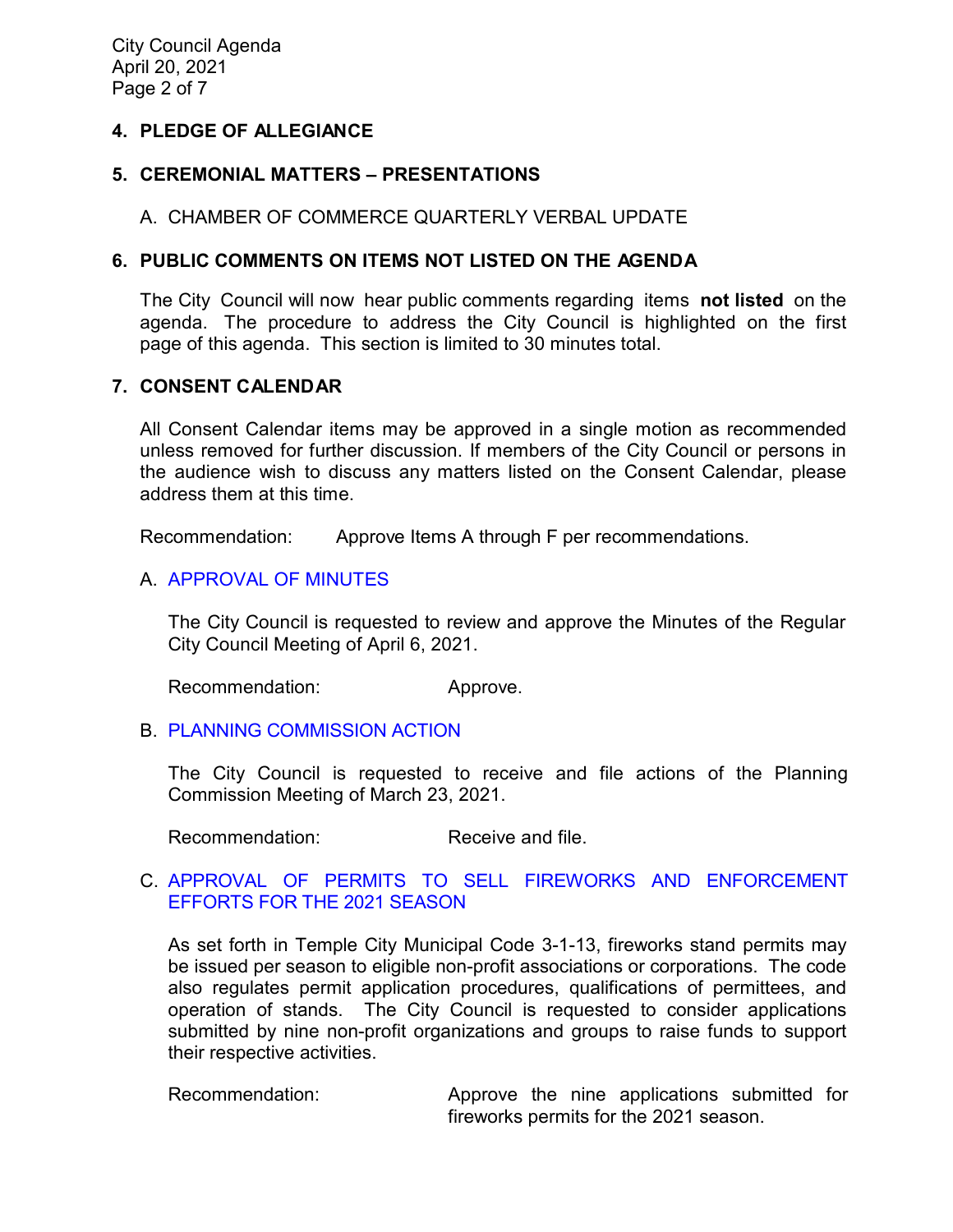### D. [AUTHORIZATION TO EXECUTE A MEMORANDUM OF AGREEMENT WITH](https://ca-templecity.civicplus.com/DocumentCenter/View/16125/7D_VMT_Staff-Report-MOA-with-SGVCOG_final)  [THE SAN GABRIEL VALLEY COUNCIL OF GOVERNMENTS TO PREPARE A](https://ca-templecity.civicplus.com/DocumentCenter/View/16125/7D_VMT_Staff-Report-MOA-with-SGVCOG_final)  [REGIONAL VEHICLE-MILE-TRAVELLED \(VMT\) MITIGATION FEE STRUCTURE](https://ca-templecity.civicplus.com/DocumentCenter/View/16125/7D_VMT_Staff-Report-MOA-with-SGVCOG_final)  [PROGRAM](https://ca-templecity.civicplus.com/DocumentCenter/View/16125/7D_VMT_Staff-Report-MOA-with-SGVCOG_final)

The City Council is requested to consider entering into a Memorandum of Agreement with the San Gabriel Valley Council of Government to develop a Regional VMT Mitigation Fee Structure Program to provide a streamlined, region wide, consistent, cost efficient, and transparent fee program to mitigate VMT.

Recommendation:

- 1 Authorize the City Manager to execute the Memorandum of Agreement with the San Gabriel Valley Council of Government, for an amount not to exceed \$10,000; and
- 2. Appropriate \$10,000 from the Measure M (Los Angeles County Traffic Improvement Plan) reserves into Account 42-930-53-4271 (Planning Program Contract Services) for the Regional Vehicle Miles Traveled Mitigation Fee Structure Program.

### E. [APPROVAL OF SEVENTH AMENDMENT TO THE AGREEMENT WITH EIDE](https://ca-templecity.civicplus.com/DocumentCenter/View/16126/7E_Eide-Bailly_Staff-Report--Seventh-Amendment-to-Agreement-with-Eide-Bailly_final)  [BAILLY, LLP FOR PROFESSIONAL AUDIT SERVICES](https://ca-templecity.civicplus.com/DocumentCenter/View/16126/7E_Eide-Bailly_Staff-Report--Seventh-Amendment-to-Agreement-with-Eide-Bailly_final)

The City Council is requested to authorize a seventh amendment to the agreement for professional audit services with Eide Bailly, LLP.

Recommendation: Authorize a seventh amendment to the agreement with Eide Bailly, LLP, extending their independent audit services for Fiscal Year 2020-2021.

### F. [ADOPTION OF RESOLUTION NO. 21-5522](https://ca-templecity.civicplus.com/DocumentCenter/View/16127/7F_CC-Warrant_Reso-No-21-5522-042021) APPROVING PAYMENT OF BILLS [FOR FISCAL YEAR 2020-21](https://ca-templecity.civicplus.com/DocumentCenter/View/16127/7F_CC-Warrant_Reso-No-21-5522-042021)

The City Council is requested to adopt Resolution No. 21-5522 authorizing the payment of bills.

Recommendation: Adopt Resolution No. 21-5522.

#### **8. PUBLIC HEARING**

A. [INTRODUCTION AND FIRST READING OF ORDINANCE NO. 21-1055](https://ca-templecity.civicplus.com/DocumentCenter/View/16128/8A_Grocery-Store_staff-report_final) [AMENDING ARTICLE 9-1T \(SPECIAL USES\) OF THE ZONING CODE](https://ca-templecity.civicplus.com/DocumentCenter/View/16128/8A_Grocery-Store_staff-report_final)  [RELATED TO NEW GROCERY STORES](https://ca-templecity.civicplus.com/DocumentCenter/View/16128/8A_Grocery-Store_staff-report_final)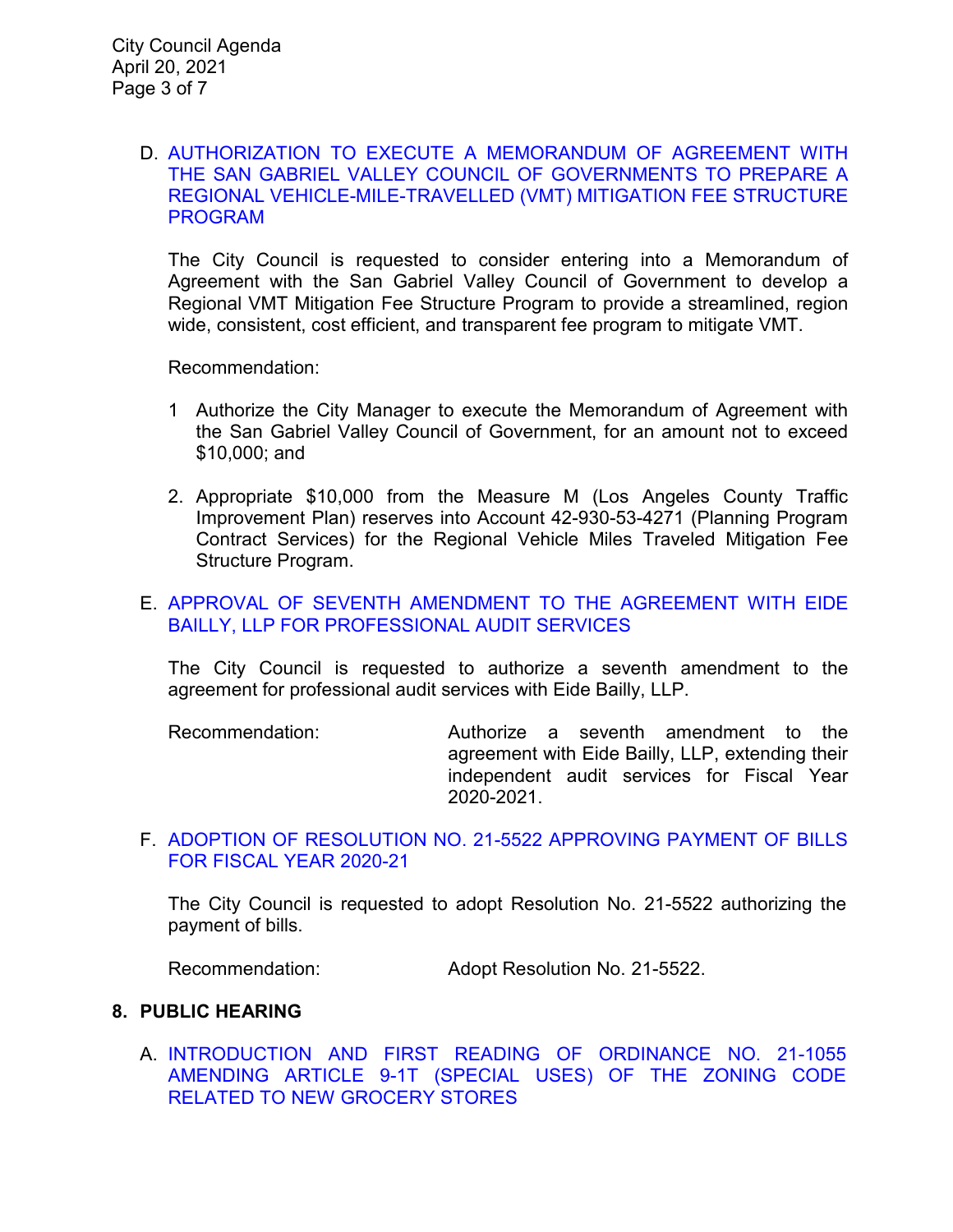The City Council is requested to consider adoption of the proposed ordinance to set citywide performance standards on grocery stores to be established after the date the ordinance becomes effective.

Presenter: Community Development Director

Recommendation:

- 1. Introduce Ordinance No. 21-1055 for first reading by title only, amending Article 9-1T (Special Uses) of the Zoning Code related to grocery stores;
- 2. Waive further reading of Ordinance no. 21-1055; and
- 3. Schedule the second reading of Ordinance No. 21-1055 for May 4, 2021.

# B. [INTRODUCTION AND FIRST READING OF ORDINANCE NO. 21-1056](https://ca-templecity.civicplus.com/DocumentCenter/View/16129/8B_Public-Food-Market_staff-report_final)  [AMENDING ARTICLE 9-1T \(SPECIAL USES\) OF THE ZONING CODE](https://ca-templecity.civicplus.com/DocumentCenter/View/16129/8B_Public-Food-Market_staff-report_final)  [RELATED TO PUBLIC FOOD MARKETS](https://ca-templecity.civicplus.com/DocumentCenter/View/16129/8B_Public-Food-Market_staff-report_final)

The City Council is requested to consider adoption of the proposed ordinance establishing regulations for public market uses not only for the Crossroad Specific Plan, but also citywide.

Presenter: Community Development Director

Recommendation:

- 1. Introduce Ordinance No. 21-1056 for first reading by title only, amending Article 9-1t (special uses) of the Zoning Code related to public food markets;
- 2. Waive further reading of Ordinance No. 21-1056; and
- 3. Schedule the second reading of Ordinance No. 21-1056 for May 4, 2021.

### C. [INTRODUCTION AND FIRST READING OF ORDINANCE NO. 21-1054](https://ca-templecity.civicplus.com/DocumentCenter/View/16130/8C_Crossroad-Specific-Plan_Staff-Report_FINAL)  [AMENDING THE CROSSROAD SPECIFIC PLAN](https://ca-templecity.civicplus.com/DocumentCenter/View/16130/8C_Crossroad-Specific-Plan_Staff-Report_FINAL)

The City Council is requested to consider adoption of the proposed ordinance making amendments to the Crossroad Specific Plan (CS) with recommendations to balance competing goals such as fulfilling the CSP vision, achieving the City's economic development goals, adding housing to the CSP to take pressure off single-family neighborhoods, and the realities of present ownership and leasing constraints.

Presenter: Community Development Director

Recommendation: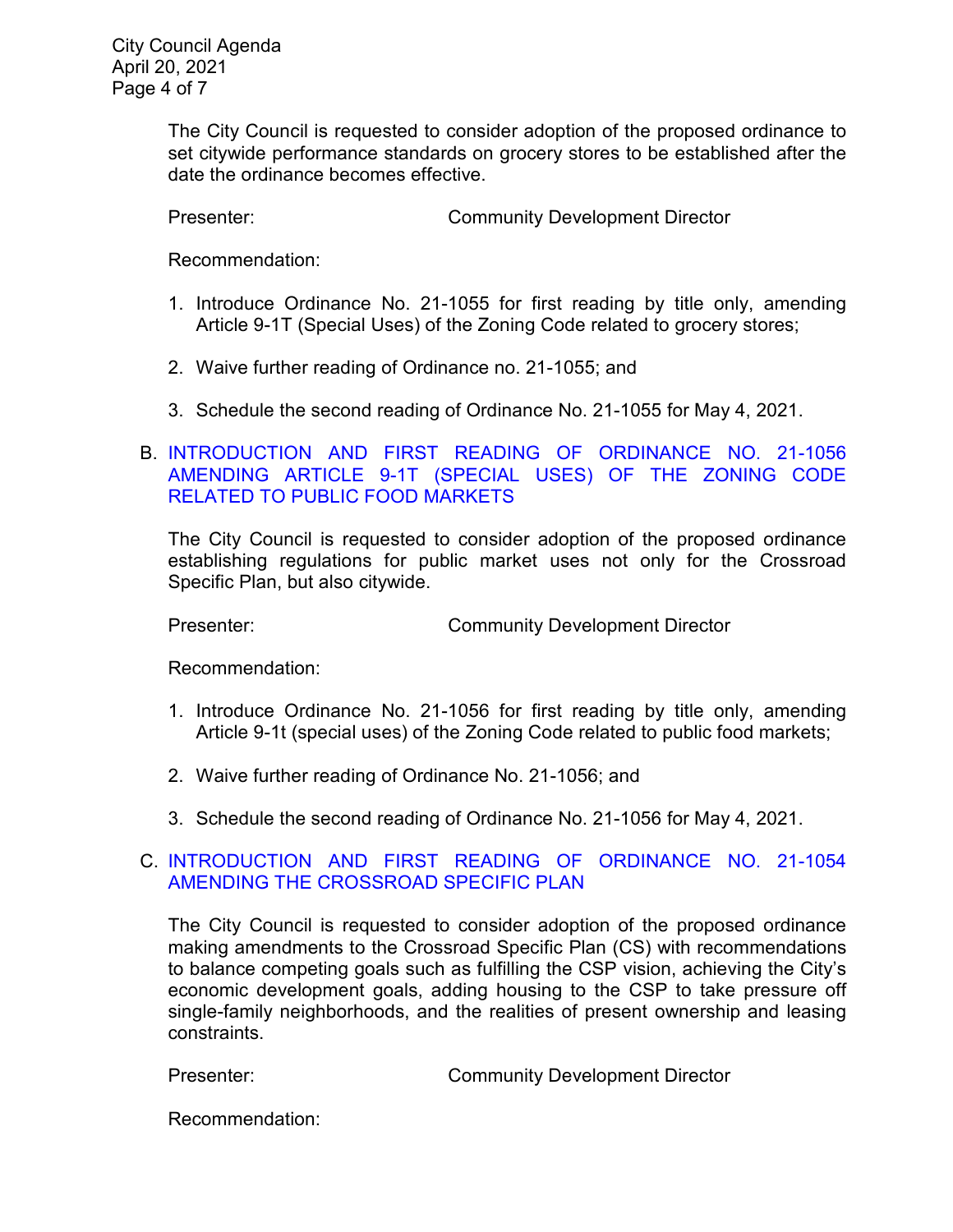- 1. Introduce Ordinance No. 21-1054 for first reading by title only, amending the Crossroad Specific Plan;
- 2. Waive further reading of Ordinance no. 21-1054; and
- 3. Schedule the second reading of Ordinance No. 21-1054 for May 4, 2021.

### **9. UNFINISHED BUSINESS**

### A. [TEMPLE CITY LIBRARY ART PROJECT](https://ca-templecity.civicplus.com/DocumentCenter/View/16131/9A_TC-Library-Art-Enhancement_Staff-Report_final)

As the Temple City Library Renovation Project is nearing completion, the fabrication and installation of the Library Art Project needs to be initiated soon. The City Council is requested to approve the use of City's Public Arts Fund to move forward with the fabrication of the acrylic pieces, entryway threshold piece, screen printing and secure the technical assistance of art installers.

Recommendation:

- 1. Appropriate \$34,000 from the City Public Art fund for the Library Art Project;
- 2. Authorize that any additional donations or payments from the County of Los Angeles or other entities for this Library Art Project be reimbursed to the City Public Art Fund; and
- 3. Authorize the City Manager to execute agreements with subcontractors for fabrication work, printing, lighting, and installation with the following vendors; Graphic Spider, Klus Lighting, Grahic Two, R and R Electric, Gander and White, and Louise Griffin to fabricate artwork, lighting, and installation with a total project cost not to exceed \$132,000.

#### **10. NEW BUSINESS**

### A. [CONSIDERATION TO RECOMMENCE ENFORCEMENT OF OVERNIGHT](https://ca-templecity.civicplus.com/DocumentCenter/View/16132/10A_Overnight-Parking_Staff-Rporrt-_final)  [PARKING RESTRICTIONS](https://ca-templecity.civicplus.com/DocumentCenter/View/16132/10A_Overnight-Parking_Staff-Rporrt-_final)

The City Council is requested to consider recommencement of overnight parking enforcement and provide direction to staff.

| Presentation:   | <b>Public Safety Supervisor</b>                                                           |
|-----------------|-------------------------------------------------------------------------------------------|
| Recommendation: | Resume overnight parking enforcement on<br>Wednesday, July 7, 2021, with a 75-day warning |

period, beginning on Wednesday, April 21, 201.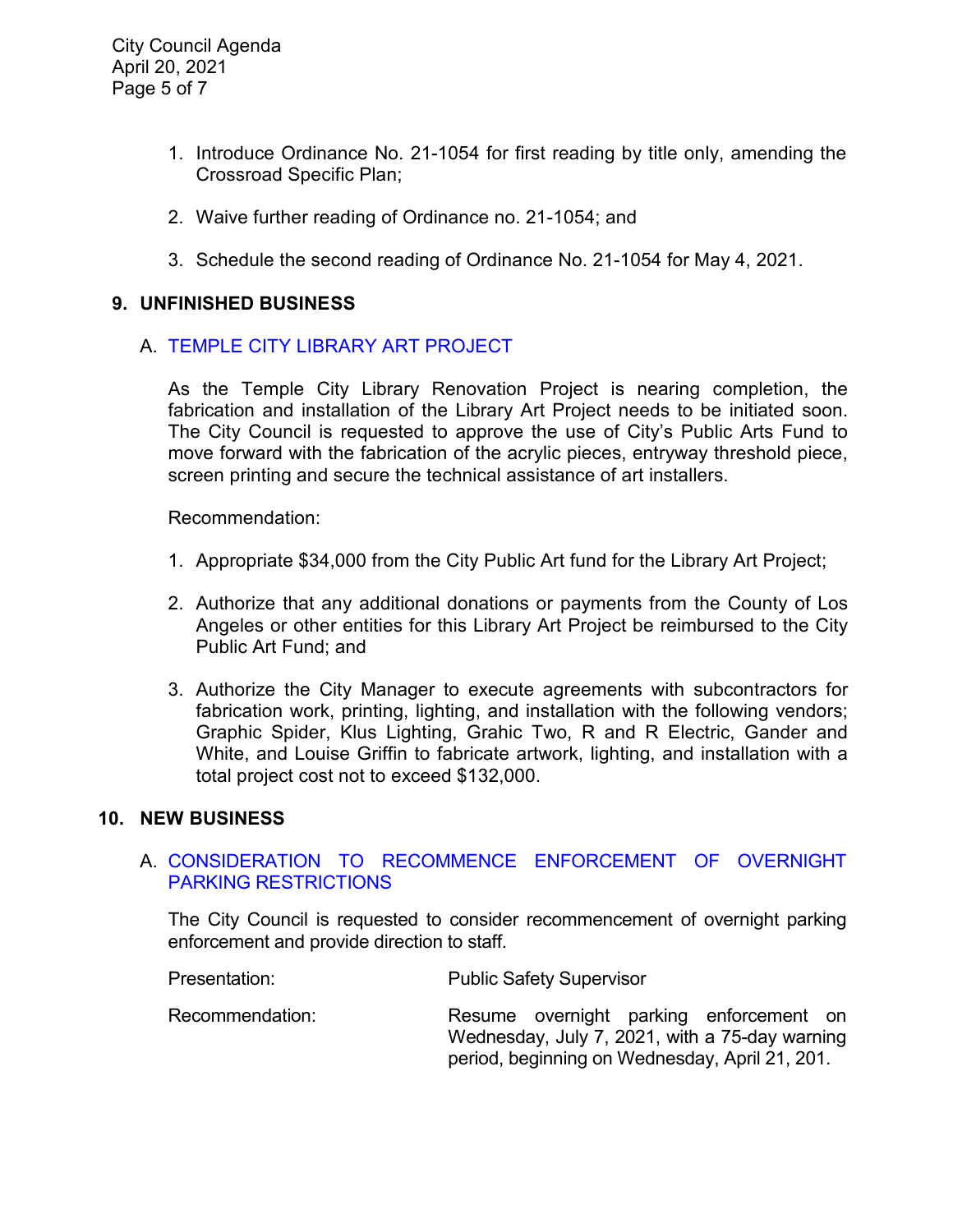# B. DISCUSSION REGARDING CITY COMMISSION [RECRUITMENT](https://ca-templecity.civicplus.com/DocumentCenter/View/16133/10B_City-Commission-Recruitment_Staff-Report_final)

The City Council is requested to have a discussion and provide staff directions regarding filling the commissioner seats with term expiring on June 30, 2021.

Presenter: City Clerk

Recommendation:

- 1. Open recruitment for the nine city commissioners seats with terms expiring on June 30, 2021; or
- 2. Reappoint incumbent city commissioners with terms expiring on June 30, 2021 for another two year term; or
- 3. Provide staff with further direction as Council deems appropriate.

# **11. UPDATE FROM CITY MANAGER**

### **12. UPDATE FROM CITY ATTORNEY**

- **13. COUNCIL REPORTS REGARDING AD HOC OR STANDING COMMITTEE MEETINGS**
	- A. SCHOOL DISTRICT/CITY STANDING COMMITTEE (Councilmember Man and Councilmember Chavez) – Formed 1/3/2012
	- B. LAS TUNAS DOWNTOWN REVITALIZATION STANDING COMMITTEE (Councilmember Chavez and Mayor Yu) – Formed 2/18/2014
	- C. FUTURE DEVELOPMENT OF CITY PROPERTIES STANDING COMMITTEE (Mayor Yu and Councilmember Man) – Formed 2/18/2014
	- D. AUDIT STANDING COMMITTEE (Councilmember Chavez and Mayor Yu) – Formed 7/15/2014
	- E. FACILITIES, PUBLIC WORKS, AND INFRASTRUCTURE STANDING **COMMITTEE** (Mayor Yu and Councilmember Man) – Formed 4/4/2017
	- F. PRIMROSE PARK ART ELEMENT AD HOC (Councilmember Vizcarra and Mayor Yu) – Formed 5/19/20
	- G. City Based Homeless Plan Standing Committee (Councilmember Vizcarra and Mayor Pro Tem Sternquist) – Formed 3/16/21
	- H. City Commissioner Recruitment Ad Hoc Committee (Councilmember Man and Councilmember Vizcarra) – Formed 3/16/21